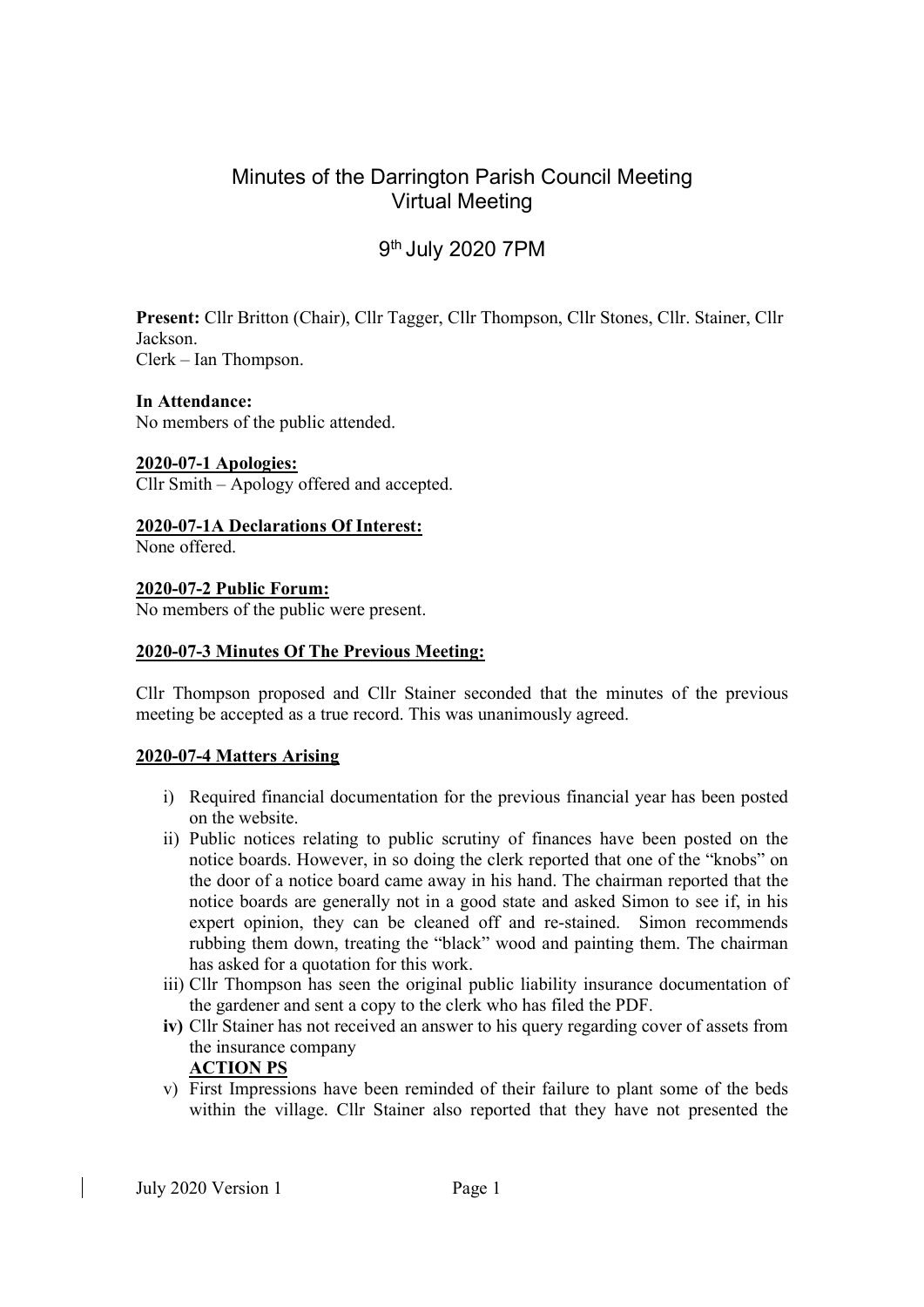cheque for their services which was sent to them at the beginning of April. Cllr Stones will contact them regarding the planting issue.

# ACTION VS

- vi) The clerk reported that he has not received a reply from Wakefield MDC regarding the parish boundary but did report that the electoral roll shows No. 1 Tumbling Hill and numbers 1, 2 and 4 Norwood as being in the parish. No other properties in these two roads were listed. Cllr. Tagger questioned whether the assumption that the electoral roll and parish boundary always match up might not be true. The clerk was asked to contact Wakefield MDC to clarify the position. ACTION IT
- vii) The chairman reported that not only have there been significant problems with litter and "dog mess" in the village field, he has come across similar issues whilst cutting the grass in the "old orchard". He has been performing this task for a few years and it is only in the last couple of months, since coronavirus "lockdown" was implemented has he found such an issue in this location. He will discuss with Mrs Morell from the parochial church council to see if anything can be done. ACTION MB
- viii) The "dangerous dog that was discussed at the last meeting has not been seen in the village since then.

## 2020-07-5 Village Sign Discussion

Councillors have reviewed sites which provide such signs. The chairman's research has indicated prices of between £2k and £5k per sign depending on their complexity. Discussion took place regarding one or two signs being required along with potential locations - coupled with a desire to keep the existing stone village signs. In conclusion the councillors all supported the idea of this project. There was a feeling that vendors of such signs might well obtain planning permission, perform installation and alleviate any other potential issues based on their experience. The clerk was asked to contact a couple of vendors and find out more about their services.

# ACTION IT

# 2020-07-6 Village Field Committee Request for Section 137 Grant

The only approach so far has been informal. The meeting concluded that a formal request was required from the chairman of the Village Field Committee along with details of how much they want and why. Cllr Stones will ask for such documentation. ACTION VS

#### 2020-07-7 Correspondence

Cllr Smith has received a private message on the council's Facebook page relating to a flag pole behind the car park of the "Spread" which the sender feels is a "massive eyesore" and stating that it would be good to get the opinion of the Parish Council and the village community. After some discussion the councillors were mindful that they do not take sides in what is effectively a potential dispute between neighbours. The clerk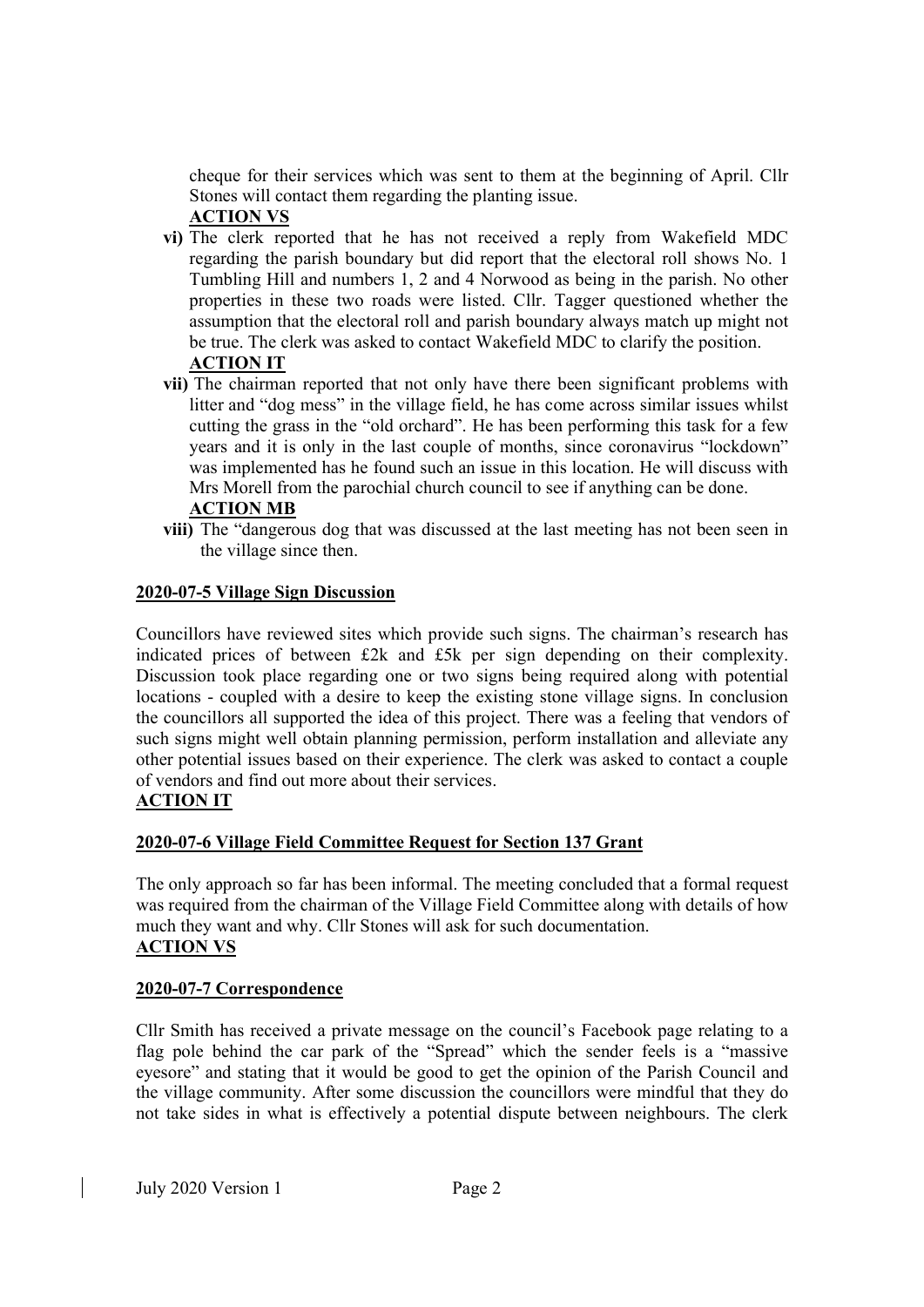was instructed to send the complainant a copy of the "Rules For Flying Flags" documentation and ask that they launch an objection to Wakefield MDC planning department if they believe there is anything unlawful about what is happening and point out that the parish council has no jurisdiction in this area.

#### 2020-07-8 Finance

The opening balance brought forward from the end of May 2020 was £23,433.74

There was one item of income in June.

| Jate | Income Source | Income Stream | Amount |
|------|---------------|---------------|--------|
|      | ANDC          | VAT Refund    | 29.50  |

There were four items of expenditure in June:

| Date    | Item      | Payment Method | Payee       | Reason                | Amount  | <b>VAT</b> |
|---------|-----------|----------------|-------------|-----------------------|---------|------------|
| 11.6.20 | 08-2021   | Cheque 815     | P M Stainer | Postage Stamps        | £9.12   | £0         |
| 11.6.20 | 09-2021   | Cheque 816     | P M Stainer | Printer Ink (Black)   | £21.00  | £0         |
| 11.6.20 | 10-2021   | Cheque 817     | P M Stainer | Printer Ink (Colour)  | £13.00  | £0         |
| 11.6.20 | $11-2021$ | Cheque 818     | Mr N Dvas   | Gardening/maintenance | £160.00 | £0         |
|         |           |                |             | Total Expenditure     | £203.12 | £0         |

This left a balance of £24,360,12

The cheque paid to First Impressions has not yet been paid into their bank account and so in practice the a bank statement would show more in the bank. The figure above is what the balance will be once that cheque is cashed.

There are two payments due in July 2020 for approval, as circulated to councillors earlier.

| <u>Date</u> | Item    | Payment Method | Payee      | Reason                         | Amount    | <b>VAT</b> |
|-------------|---------|----------------|------------|--------------------------------|-----------|------------|
| 9.7.20      | 08-2021 | Cheque 819     | Wakefield  | Annual Grounds                 | £1,159.02 | £193.17    |
|             |         |                | <b>MDC</b> | Maintenance                    |           |            |
| 9.7.20      | 09-2021 | Cheque 820     | Nick Dyas  | <b>Gardening Services</b>      | £208.00   |            |
|             |         |                |            | <b>Total Proposed Payments</b> | £1,367.02 | £193.17    |

Cllr Britton proposed the payments be approved, Cllr Jackson seconded and the resolution for approval was passed unanimously.

The forecast for the end of the year exceeds £22,000.

With there being no meeting in August a proposal for the chairman and RFO to review and, if they feel appropriate, approve and pay any due invoices up to the September meeting. Details of any such payments will be brought to the September meeting for inspection. This has been the practice for many years. This proposal was passed unanimously.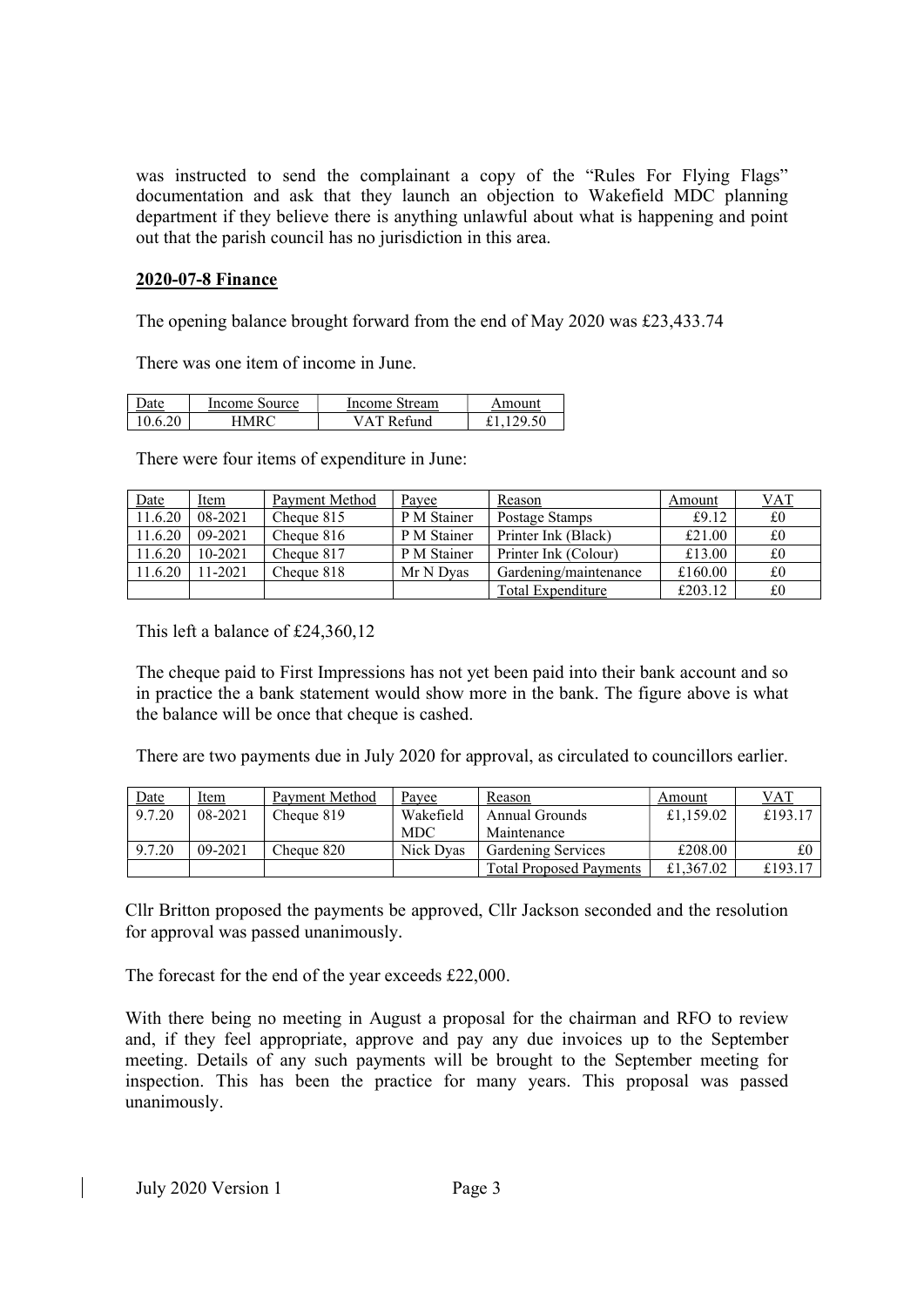## 2020-07-9 Planning Matters:

Details of the applications below had been circulated to councillors earlier.

# 1. 3 Estcourt Drive, Darrington. 20/01196/TPO

Two applications regarding tees at this address. A yew tree overhanging the road. A request to perform a crown reduction. A sycamore tree leaning into a neighbour's garden. A request to shape the tree and prevent it becoming top heavy and toppling.

The councillors concluded "No comment" and will respect the decision of the arborist within the planning department.

## 2. 16 Estcourt Drive, Darrington 20/01103/TPO

Requests to reduce height and width of a beech tree and fell an "unhealthy looking" tree.

The councillors concluded "No comment" and will respect the decision of the arborist within the planning department.

## 3. Chapel Hill Cottage, Valley Road, Darrington 20/01300/FUL

A single storey front and side extension and demolition of existing conservatory. After reviewing the application councillors agreed not to comment.

#### 2020-07-10 Reports:

School – Cllr Tagger feels that the response to the coronavirus situation as been outstanding and believes their planning for the September re-opening is good. Attendance of key workers children exceeds 70%.

Gardening Club – Cllr Tagger has published a fourth newsletter and widely distributed it. Cllr. Stainer requested that he be delivered a hard copy so that he can file it. The gardening club have held their meetings at the Kyte for many years. However, that business is currently having difficulties and closed down. As and when the coronavirus situation improves and meetings are allowed a new venue will be required.

Police – No communications have been received. The police have temporarily closed the Pontefract office. Cllr Stainer reported a break in at Darrington Hall recently.

Village Field – No report.

Newsletter: Deferred for the time being. Councillors plan to publish one before Christmas.

# 2020-07-11 Carried Over Items